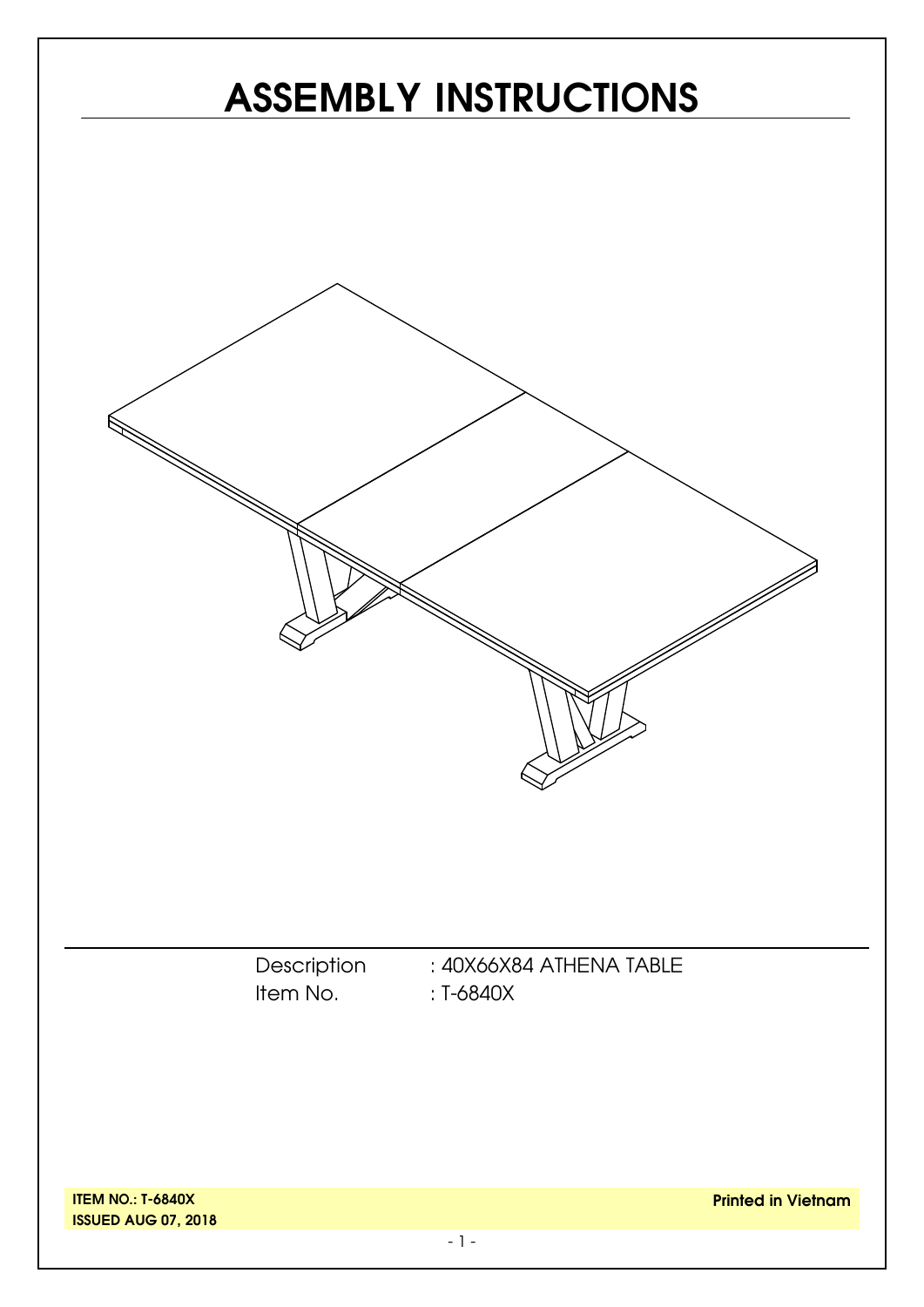# **BEFORE ASSEMBLY**

Thank you for purchasing this quality product. This product has been designed for easy assembly and constructed for durability. All parts were checked prior to packaging to insure quality. Prior to beginning assembly, however, make sure all parts and hardware are included and free of obvious defect. If a part is missing or defective, please contact the store where purchased. If hardware is missing, or you need help with assembly, please call toll free 888-944-8396.

#### **IMPORTANT NOTE:**

- Place all wooden parts on a clean and smooth surface such as a rug or carpet to avoid the parts from being scratched.
- Remove all wrapping material, including staples & packing straps before you start to assemble.
- DO NOT tighten all screws and bolts until completely assembled.
- Keep all hardware parts out of reach of children.

#### **WARNING:**

Long exposure to rubber or soft plastic may cause a chemical reaction and damage the finish of your table. Protect the surface of the table with cloth if you are using any product with rubber feet or base.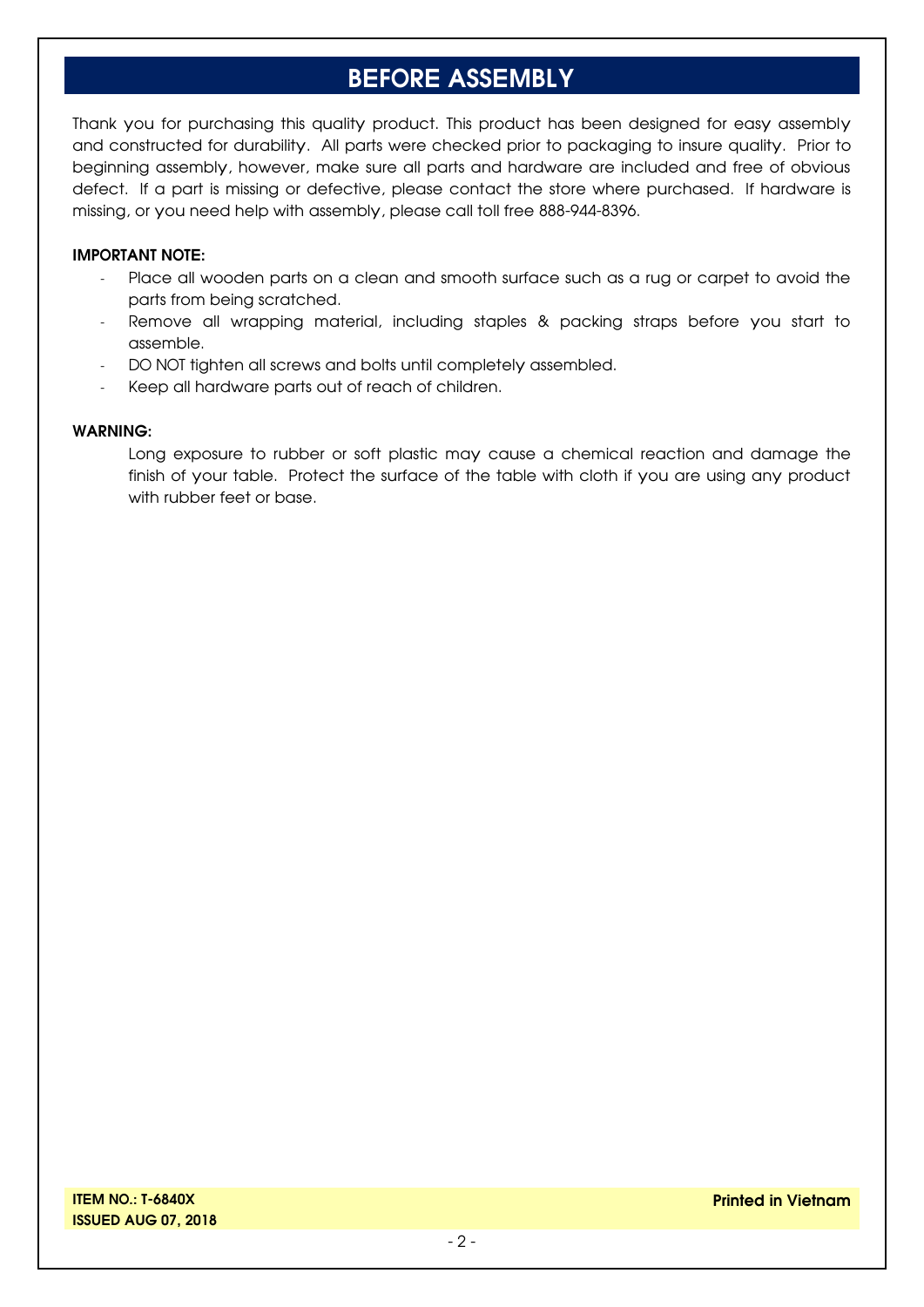# **PART LIST**

When unpacking, please be careful not to discard any parts with the packaging. Before continuing, please make sure you have the following parts:

| <b>NO</b>    | Description          | Qty            | Sketch | <b>NO</b> | Description       | Qty        | Sketch |
|--------------|----------------------|----------------|--------|-----------|-------------------|------------|--------|
| $\mathsf{A}$ | <b>Table Top</b>     |                |        | В         | Leg Frame         | $\sqrt{2}$ | ÷.,    |
| $\mathbf c$  | Support<br>Stretcher | $\overline{2}$ |        | D         | Extension<br>Leaf |            |        |

# **HARDWARE LIST**

When unpacking, please be careful not to discard any parts with the packaging. Before continuing, please make sure you have all of the following hardware:

| <b>NO</b>    | Description                                            | Qty     | Sketch               | <b>NO</b>               | Description                                           | Qty                      | Sketch |
|--------------|--------------------------------------------------------|---------|----------------------|-------------------------|-------------------------------------------------------|--------------------------|--------|
| ı            | Large Bolt<br>(M8 x 40mm)                              | 8       | <b>COMMANDA</b><br>O | $\overline{\mathbf{5}}$ | Small Spring Washer<br>$(\Phi6.5 \times 11)$ mm)      | 4                        |        |
| $\mathbf{2}$ | Small Bolt<br>(M6 x 40mm)                              | 4       | <b>COMMANDA</b><br>O | 6                       | Small Flat washer<br>$(\phi 6.5 \times 13 \text{mm})$ | 4                        |        |
| 3            | Large Spring<br>Washer<br>$(48.5 \times 13 \text{mm})$ | 8       |                      | $\overline{7}$          | Allen key<br>(M4 x 30mm x 110mm)                      | $\overline{\phantom{a}}$ |        |
| 4            | Large Flat Washer<br>$(\phi 8.5 \times 19 \text{mm})$  | $\,8\,$ |                      |                         |                                                       |                          |        |

**ITEM NO.: T-6840X ISSUED AUG 07, 2018** **Printed in Vietnam**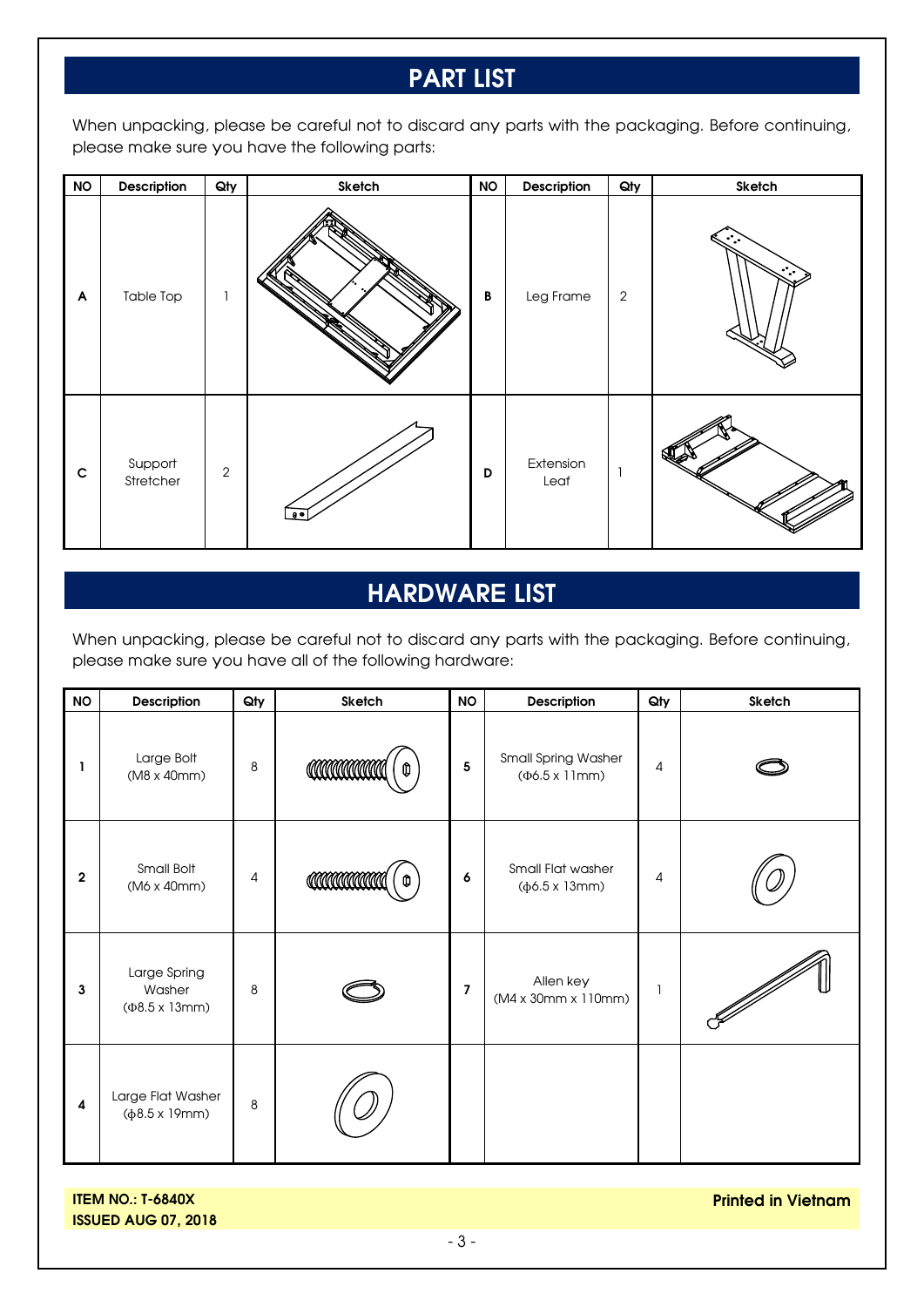Use the Allen key (7) to loosen bolts and washers, and then remove the mounting plate from bottom of the table top (A) as shown below.



# **STEP 2**

Attach the mounting plate to support stretchers (C) with bolts (2), and washers (5) and (6) as shown below. Tighten with the Allen key (7).

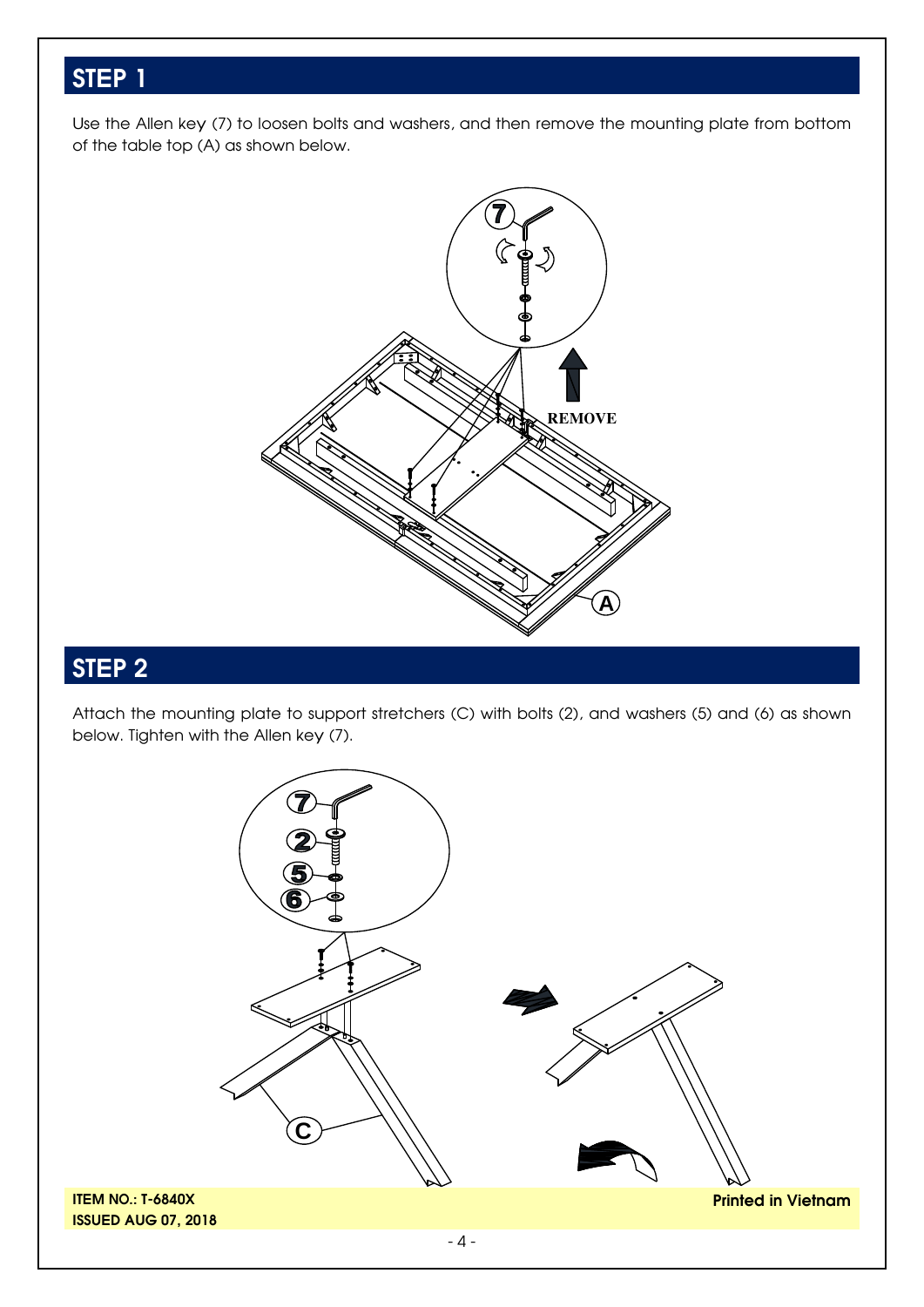Attach support stretchers (C) to leg frames (B) with bolts (2), and washers (5) and (6) as shown below. Tighten with Allen key (7).

Attach the mounting plate to bottom of the top (A) with bolts and washers (from Step 1) as shown below. Tighten with Allen key (7).

Attach leg frames (B) to top (A) with bolts (1), and washers (3) and (4) as shown below. Tighten with Allen key (7).

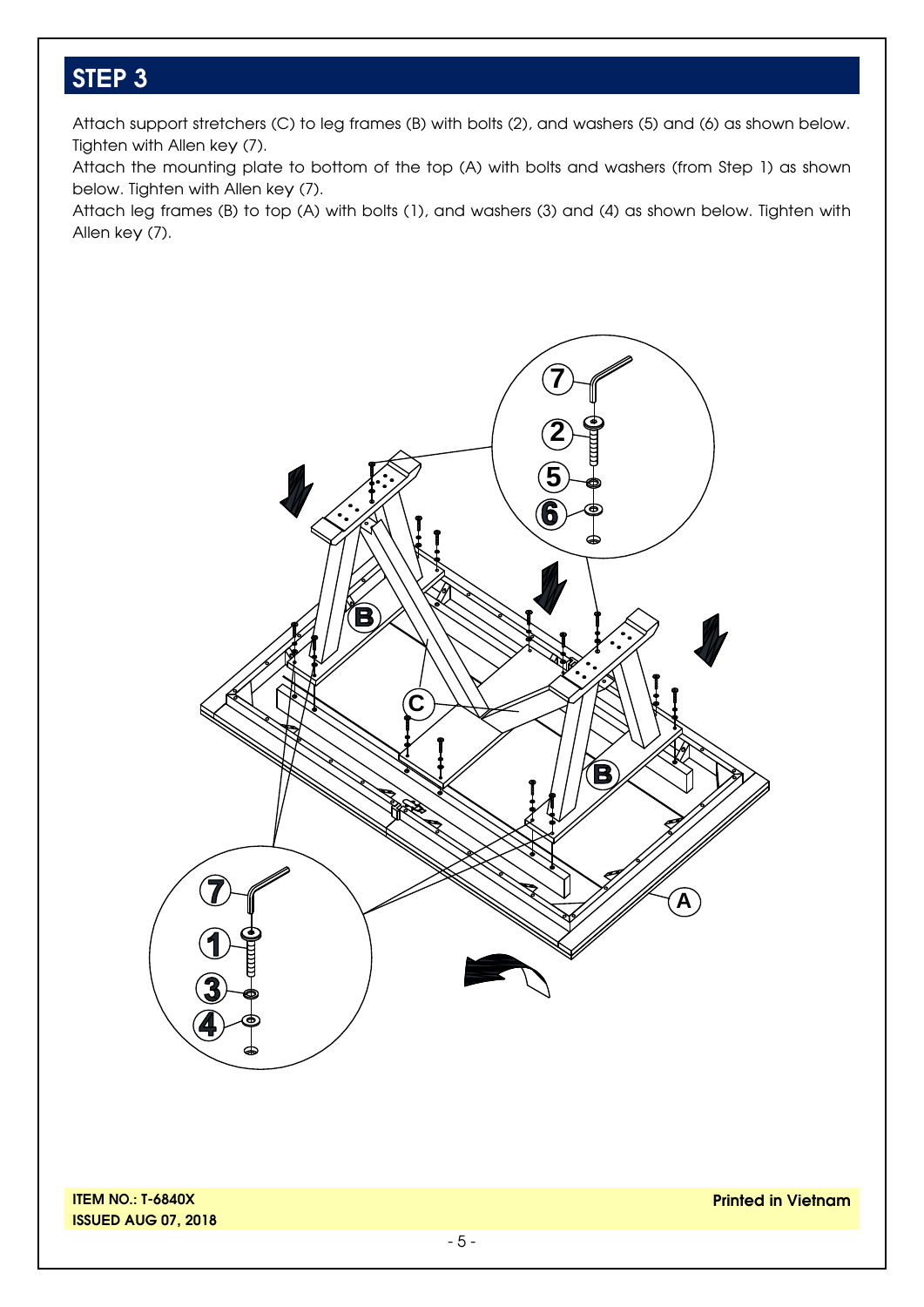Unlock the table top on both sides from underneath the top. Pull the 2 parts of the table top apart. Place the leaf (D) in the center of the open table top.



# **STEP 5**

Push the table top closed. Lock the mechanism underneath two sides of the table top as shown below.